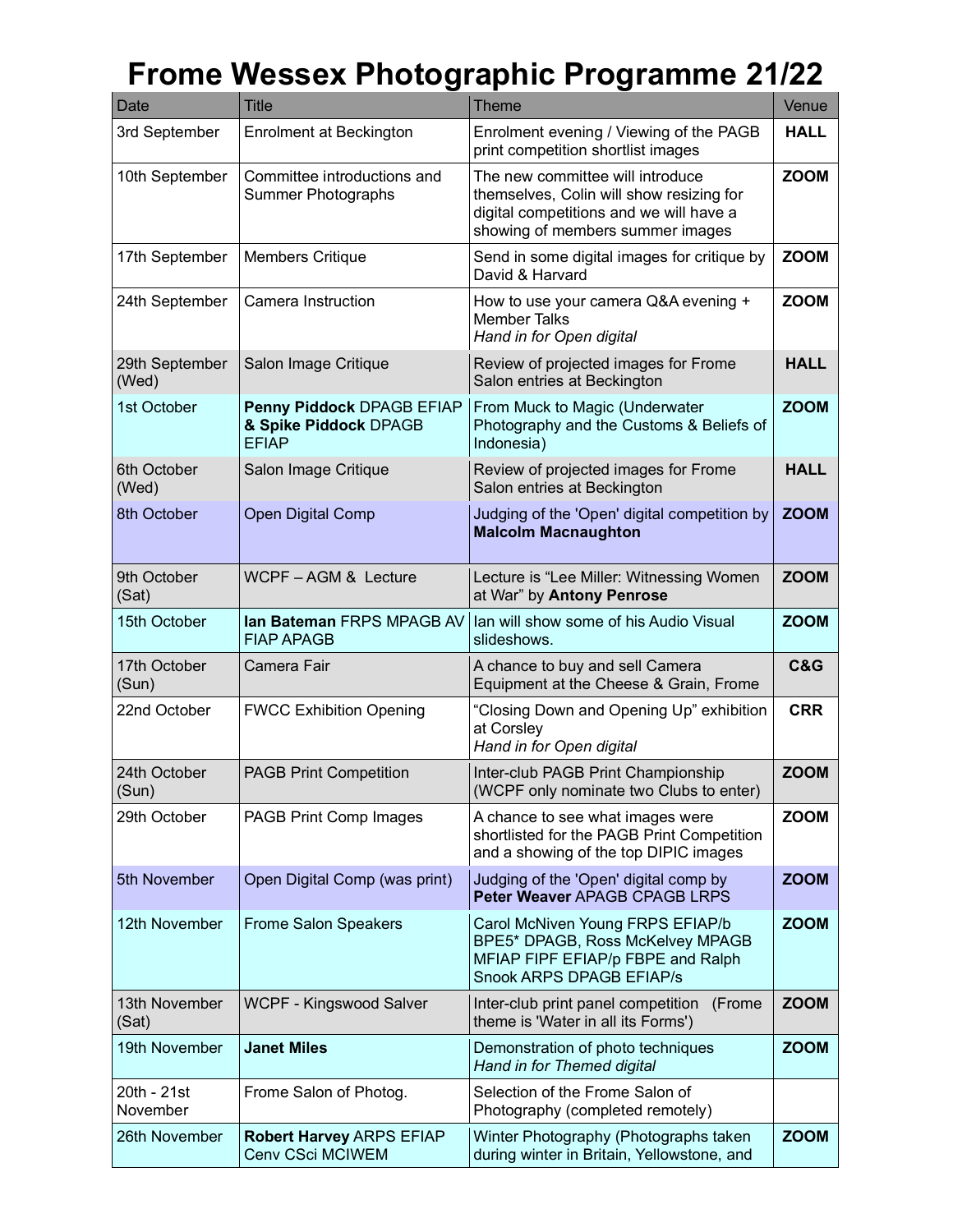|                       |                                                            | Arctic Norway)                                                                                                                                                                   |             |
|-----------------------|------------------------------------------------------------|----------------------------------------------------------------------------------------------------------------------------------------------------------------------------------|-------------|
| 3rd December          | <b>Themed Digital Comp</b>                                 | Judging of the 'Curves' digital competition<br>by Rob Heslop LRPS                                                                                                                | <b>ZOOM</b> |
| 10th December         | <b>Matt Emmett</b>                                         | Forgotten Heritage Talk - Part 2                                                                                                                                                 | <b>ZOOM</b> |
| 17th December         | <b>Glenys Garnett</b>                                      | <b>Creative Techniques</b>                                                                                                                                                       | <b>ZOOM</b> |
| 24th December         | [No Meeting]                                               | Happy Christmas                                                                                                                                                                  |             |
| 31st December         | [No Meeting]                                               | New Year's Eve<br>Hand in for Themed digital                                                                                                                                     |             |
| 2022                  |                                                            |                                                                                                                                                                                  |             |
| 7th January           | <b>Nigel Forster</b>                                       | Talk on Blue hour/Golden hour                                                                                                                                                    | <b>ZOOM</b> |
| 14th January          | <b>Themed Digital Comp</b>                                 | Judging of the 'Abstract' digital competition<br>by Penny Piddock DPAGB, EFIAP                                                                                                   | <b>ZOOM</b> |
| 21st January          | <b>Alison Webber FRPS</b>                                  | Through an Aspergic Lens (A talk on the<br>way Alison's autism affects her<br>photography & her creative expression)<br>Hand in for Open digital                                 | <b>ZOOM</b> |
| 28th January          | <b>Robert Harvey ARPS EFIAP</b><br><b>CEnv CSci MCIWEM</b> | Winter Photography (A talk on Robert's<br>photographs taken in winter in Britain,<br>Yellowstone and Arctic Norway)                                                              | <b>ZOOM</b> |
| 4th February          | <b>Open Digital Comp</b>                                   | Judging of the 'Open' digital competition by<br><b>Lorraine Robins</b>                                                                                                           | <b>ZOOM</b> |
| 6th February<br>(Sun) | <b>WCPF-DPIC</b>                                           | Inter-Club Digital Competition                                                                                                                                                   |             |
| 11th February         | Dapper and Jude in Romania                                 | A talk by Daryl Ford LRPS and Judy Ford<br>LRPS on their experiences during three<br>photographic trips to the remote peasant<br>communities of Romania during 2019 and<br>2021. | <b>ZOOM</b> |
| <b>18th February</b>  | <b>Mid-Somerset Battle</b>                                 | Two-way 'Battle' with Mid-Somerset CC<br>judged by Penny Piddock DPAGB, EFIAP<br>Hand in for Open 'print'                                                                        | <b>ZOOM</b> |
| 25th February         | Laura Pearce LRPS                                          | Portrait, Fashion & Beauty                                                                                                                                                       | <b>ZOOM</b> |
| 4th March             | <b>Open Digital Comp</b>                                   | Judging of the 'Open' digital competition by<br><b>Ginny Campbell</b>                                                                                                            | <b>ZOOM</b> |
| 5th March (Sat)       | WCPF - Council Meeting &<br>Knightshayes Trophy            | Knightshayes Trophy & lecture. Open to all<br>club members on the theme Simplicity.<br>This print competition is judged by the<br>WCPF president.                                | <b>ZOOM</b> |
| 11th March            | Portraits: People, Pets                                    | DC, JDS, LP and one other member will<br>critique your portraits                                                                                                                 | <b>ZOOM</b> |
| 12th March (Sat)      | <b>Ray Grace ARPS DPAGB</b>                                | Photoshop workshop (10am - 12pm)                                                                                                                                                 | <b>ZOOM</b> |
| 18th March            | <b>Tony Worobiec FRPS</b>                                  | The Art of Composition<br>Hand in for Themed 'print' (now digital)                                                                                                               | <b>ZOOM</b> |
| 22nd March            | <b>Warminster Battle</b>                                   | Two-way 'Battle' with Warminster                                                                                                                                                 | <b>ZOOM</b> |
| 25th March            | Critique evening (tbc)                                     | Hand in up to 3 digital images you would<br>like to have critiqued                                                                                                               | <b>ZOOM</b> |
| 1st April             | <b>Themed Digital Comp</b>                                 | Judging of the 'Mono' digital competition<br>by John Taylor                                                                                                                      | <b>ZOOM</b> |
| 8th April             | <b>Devizes Battle</b>                                      | Two-way 'Battle' with Devizes CC - Frome<br>hosting, Judged by John Tilsley APAGB,                                                                                               | <b>ZOOM</b> |